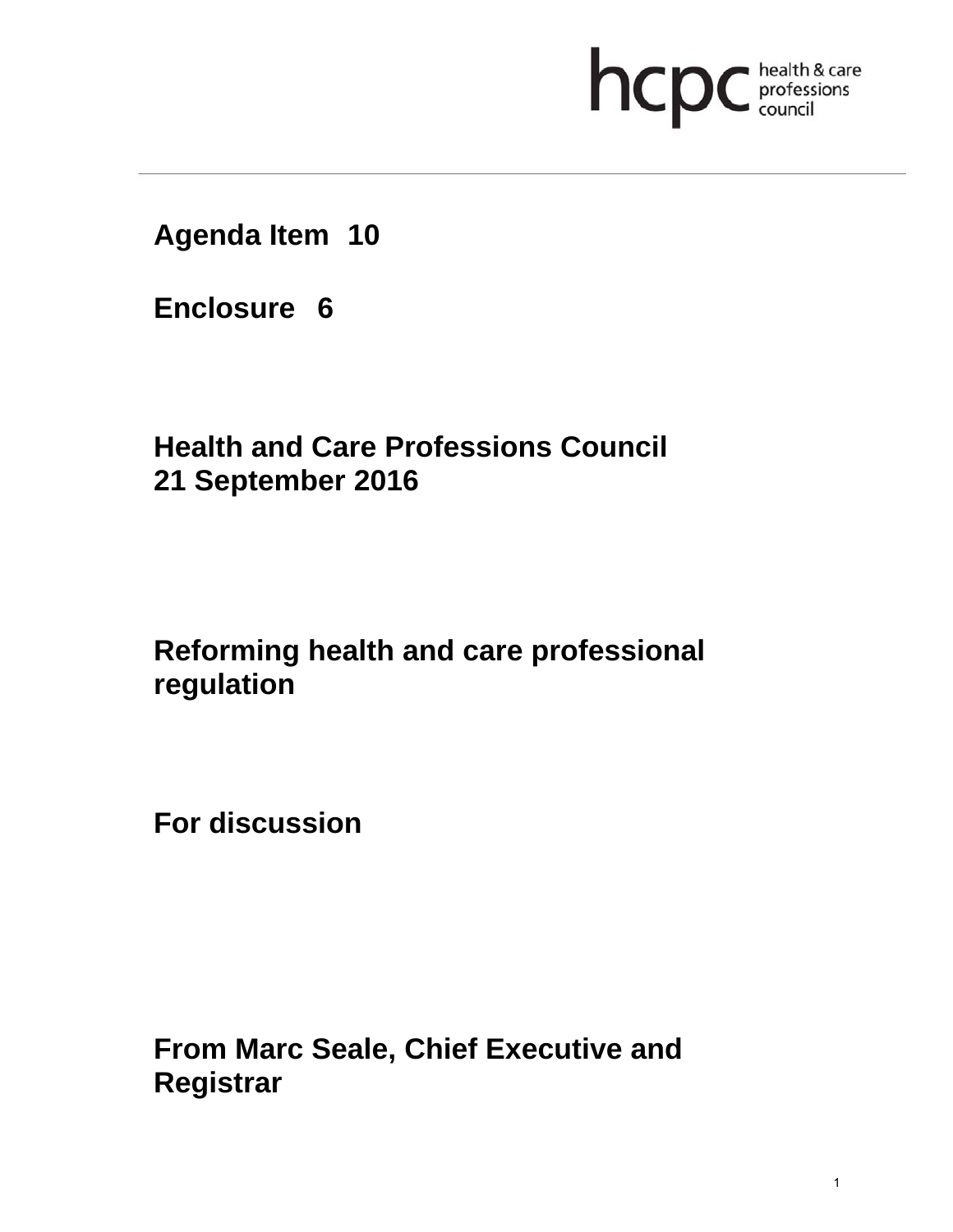# **health & care**

# Council, 21 September 2016

Reforming health and care professional regulation

Executive summary and recommendations

#### **Introduction**

This paper provides a short update about developments relevant to possible reforms to the legislation of the nine UK health and care professional regulators.

#### **Decision**

This paper is for discussion; no decision is required.

#### **Background information**

Presentation given by Marc Seale, Chief Executive and Registrar at the Council meeting on 6 July 2016. http://www.hcpc-uk.org/assets/documents/100050A9Enc05- Reforminghealthandcareprofessionalregulation.pdf

#### **Resource implications**

None

#### **Financial implications**

None

#### **Appendices**

None

#### **Date of paper**

9 September 2016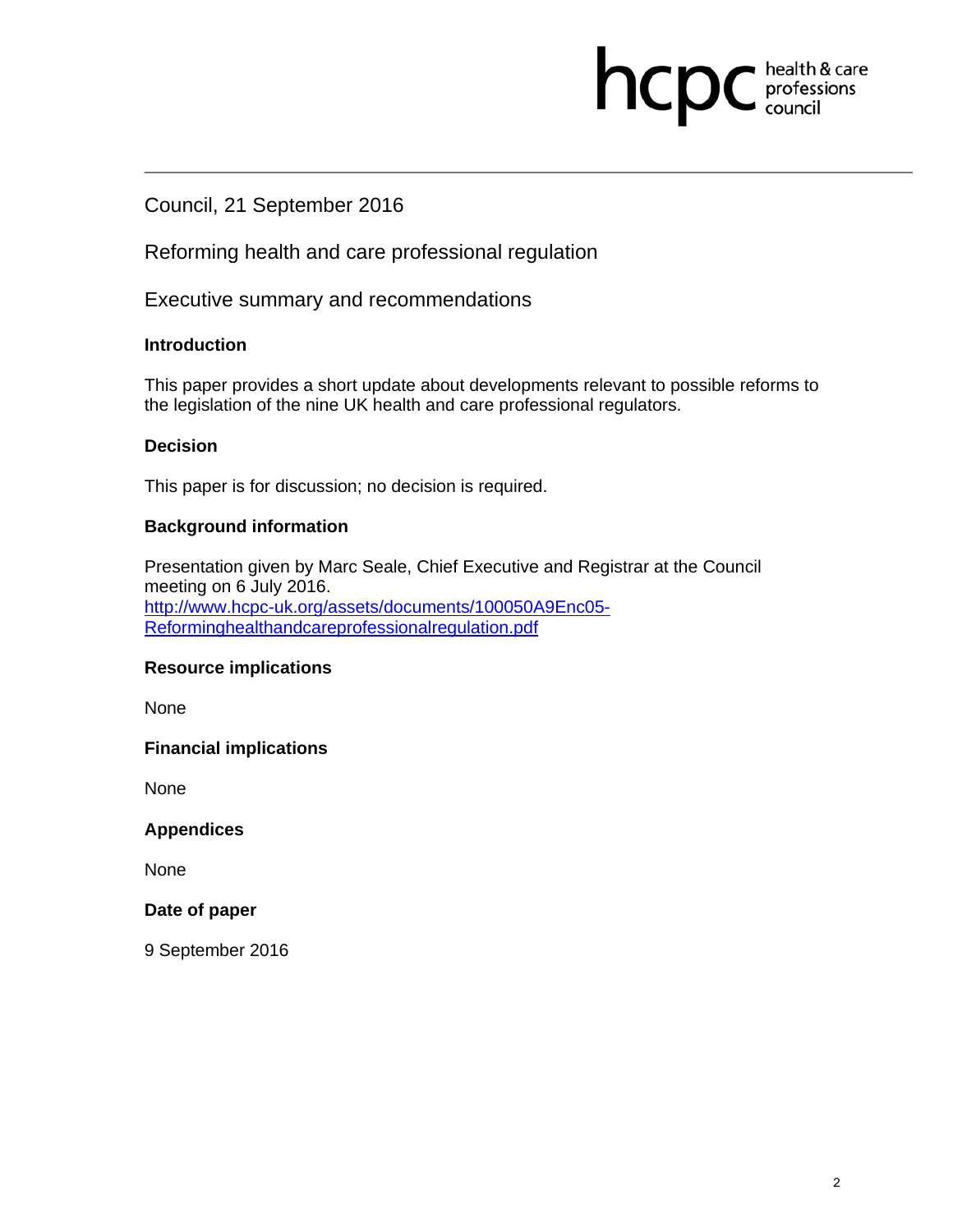### **Reforming health and care professional regulation**

## **1. Introduction**

1.1 This paper provides an update about any developments relevant to possible reforms to the legislation of the nine UK health and care professional regulators.

## **2. 'Upstream measures' meeting – 6 July 2016**

- 2.1 A Department of Health (UK) convened meeting of the regulators to discuss so-called 'upstream measures' took place on 6 July 2016. This is a reference to the ongoing debate about the role the regulators might be able to play in 'prevention', for example, activity which might help prevent fitness to practise problems later on. Michael Guthrie attended the meeting.
- 2.2 Discussion included examples of how professional and service regulators are trying to focus on prevention including through analysis of data and trying to bridge gaps between regulation of individuals and services. There was general consensus that whilst no express legislative powers or duties were needed to do this kind of work, overall legislative reform to give the regulators greater autonomy would allow them to streamline their procedures and to hopefully allocate greater resources to activities which are focused on prevention.

### **3. Four country events – July and August 2016**

- 3.1 Since the last Council meeting, a series of five 'pre consultation events' have taken place. These events were delivered by the Department of Health in partnership with the Governments in Scotland, Wales and Northern Ireland. Members of the Executive and Council attended all of the events.
- 3.2 At each event, the Department of Health (UK) delivered three presentations based on three overlapping themes.
	- **Purpose of regulation**. This theme included issues such as whether regulators had a role in improvement; what changes might improve regulation; how professional regulators and system regulators could work better together; and how to decide which groups should be regulated.
	- **Agility**. This theme included issues such as how regulators might move away from a focus on poor practice to activities which prevented poor practice and promoted professionalism; what areas the regulators should be given greater autonomy in to help improve efficiency and responsiveness; and whether governance arrangements needed reform, such as through further reducing the size of councils and/or introducing unitary boards.